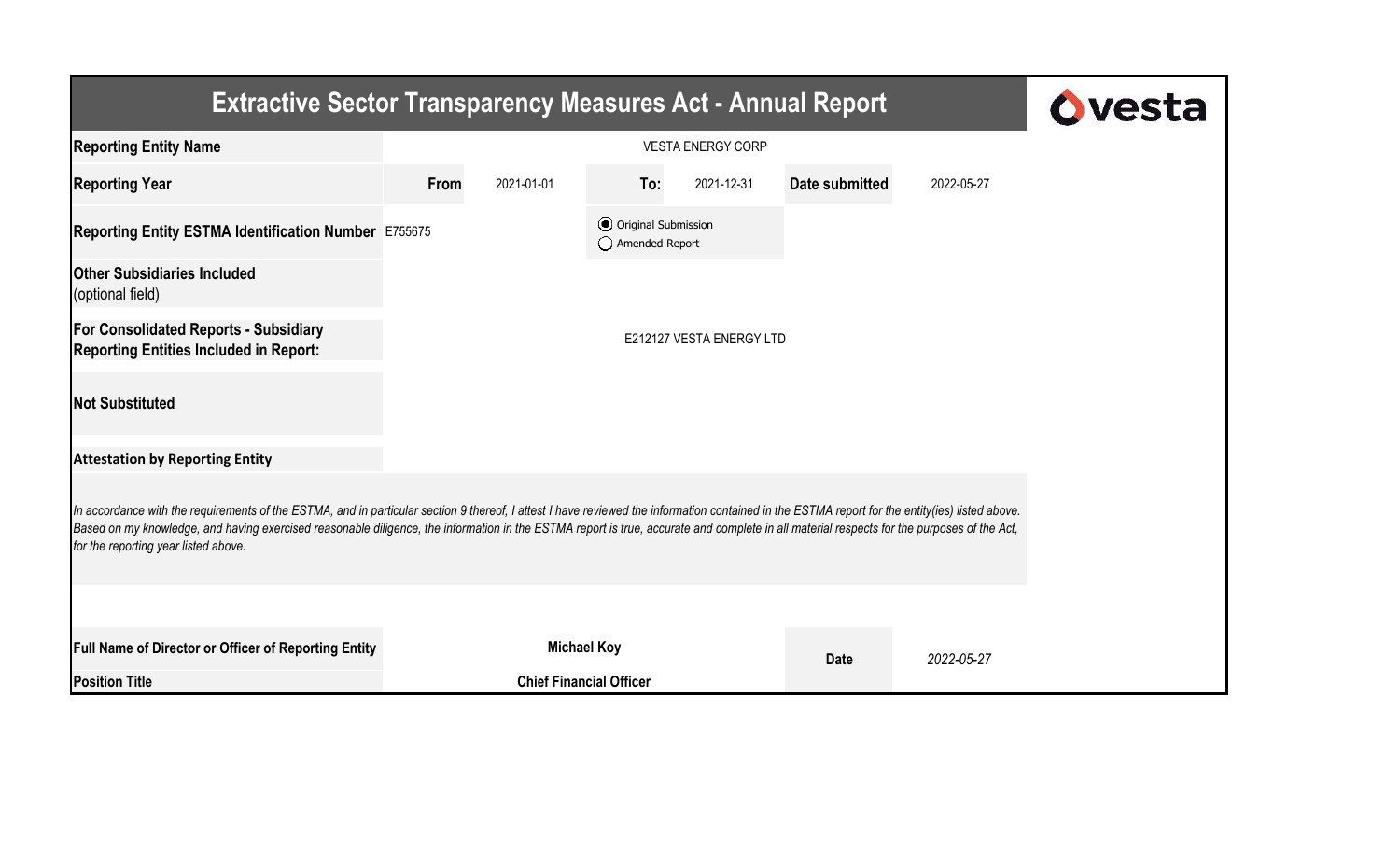| <b>Extractive Sector Transparency Measures Act - Annual Report</b>                                                                                                               |                                   |                                                                                 |                                                                        |            |           |                                   |                |                  |                                                      |                                      |                                                                                                                                                                                                                                                                                                                                                                                                                                                                              |  |
|----------------------------------------------------------------------------------------------------------------------------------------------------------------------------------|-----------------------------------|---------------------------------------------------------------------------------|------------------------------------------------------------------------|------------|-----------|-----------------------------------|----------------|------------------|------------------------------------------------------|--------------------------------------|------------------------------------------------------------------------------------------------------------------------------------------------------------------------------------------------------------------------------------------------------------------------------------------------------------------------------------------------------------------------------------------------------------------------------------------------------------------------------|--|
| <b>Reporting Year</b><br><b>Reporting Entity Name</b><br><b>Reporting Entity ESTMA</b><br><b>Identification Number</b><br><b>Subsidiary Reporting Entities (if</b><br>necessary) | From:                             | 2021-01-01                                                                      | To:<br><b>VESTA ENERGY CORP</b><br>E755675<br>E212127 VESTA ENERGY LTD | 2021-12-31 |           | <b>Currency of the Report CAD</b> |                |                  |                                                      |                                      |                                                                                                                                                                                                                                                                                                                                                                                                                                                                              |  |
|                                                                                                                                                                                  | <b>Payments by Payee</b>          |                                                                                 |                                                                        |            |           |                                   |                |                  |                                                      |                                      |                                                                                                                                                                                                                                                                                                                                                                                                                                                                              |  |
| <b>Country</b>                                                                                                                                                                   | Payee Name <sup>1</sup>           | Departments, Agency, etc<br>within Payee that Received<br>Payments <sup>2</sup> | <b>Taxes</b>                                                           | Royalties  | Fees      | <b>Production Entitlements</b>    | <b>Bonuses</b> | <b>Dividends</b> | <b>Infrastructure</b><br><b>Improvement Payments</b> | <b>Total Amount paid to</b><br>Payee | Notes <sup>34</sup>                                                                                                                                                                                                                                                                                                                                                                                                                                                          |  |
| Canada -Alberta                                                                                                                                                                  | Government of Alberta             |                                                                                 | 2,190,000                                                              | 10,500,000 | 1,300,000 |                                   |                |                  |                                                      | 13,990,000                           | Oil royalties of \$11,226,329 paid<br>in-kind at fair market value of<br>the crude oil volumes taken in-<br>kind. Credits received from<br>APMC totalled \$1,251,832. Gas<br>royalty credits from the<br><b>Department for Energy totalled</b><br>\$727,301.<br>Alberta Petroleum Marketing<br><b>Commission (APMC)</b><br>Alberta Energy Regulator<br>Alberta Department of Energy<br>(Land Sales)<br><b>Alberta Department of Energy</b><br>(FMT)<br><b>Alberta Energy</b> |  |
| Canada - Alberta                                                                                                                                                                 | Municipality of Lacombe<br>County |                                                                                 | 680,000                                                                |            |           |                                   |                |                  |                                                      | 680,000                              |                                                                                                                                                                                                                                                                                                                                                                                                                                                                              |  |
| Canada - Alberta                                                                                                                                                                 | <b>Red Deer County</b>            |                                                                                 | 750,000                                                                |            |           |                                   |                |                  |                                                      | 750,000                              |                                                                                                                                                                                                                                                                                                                                                                                                                                                                              |  |
|                                                                                                                                                                                  |                                   |                                                                                 |                                                                        |            |           |                                   |                |                  |                                                      |                                      |                                                                                                                                                                                                                                                                                                                                                                                                                                                                              |  |
|                                                                                                                                                                                  |                                   |                                                                                 |                                                                        |            |           |                                   |                |                  |                                                      |                                      |                                                                                                                                                                                                                                                                                                                                                                                                                                                                              |  |
|                                                                                                                                                                                  |                                   |                                                                                 |                                                                        |            |           |                                   |                |                  |                                                      |                                      |                                                                                                                                                                                                                                                                                                                                                                                                                                                                              |  |
|                                                                                                                                                                                  |                                   |                                                                                 |                                                                        |            |           |                                   |                |                  |                                                      |                                      |                                                                                                                                                                                                                                                                                                                                                                                                                                                                              |  |
|                                                                                                                                                                                  |                                   |                                                                                 |                                                                        |            |           |                                   |                |                  |                                                      |                                      |                                                                                                                                                                                                                                                                                                                                                                                                                                                                              |  |
|                                                                                                                                                                                  |                                   |                                                                                 |                                                                        |            |           |                                   |                |                  |                                                      |                                      |                                                                                                                                                                                                                                                                                                                                                                                                                                                                              |  |
| <b>Additional Notes:</b>                                                                                                                                                         |                                   |                                                                                 |                                                                        |            |           |                                   |                |                  |                                                      |                                      |                                                                                                                                                                                                                                                                                                                                                                                                                                                                              |  |